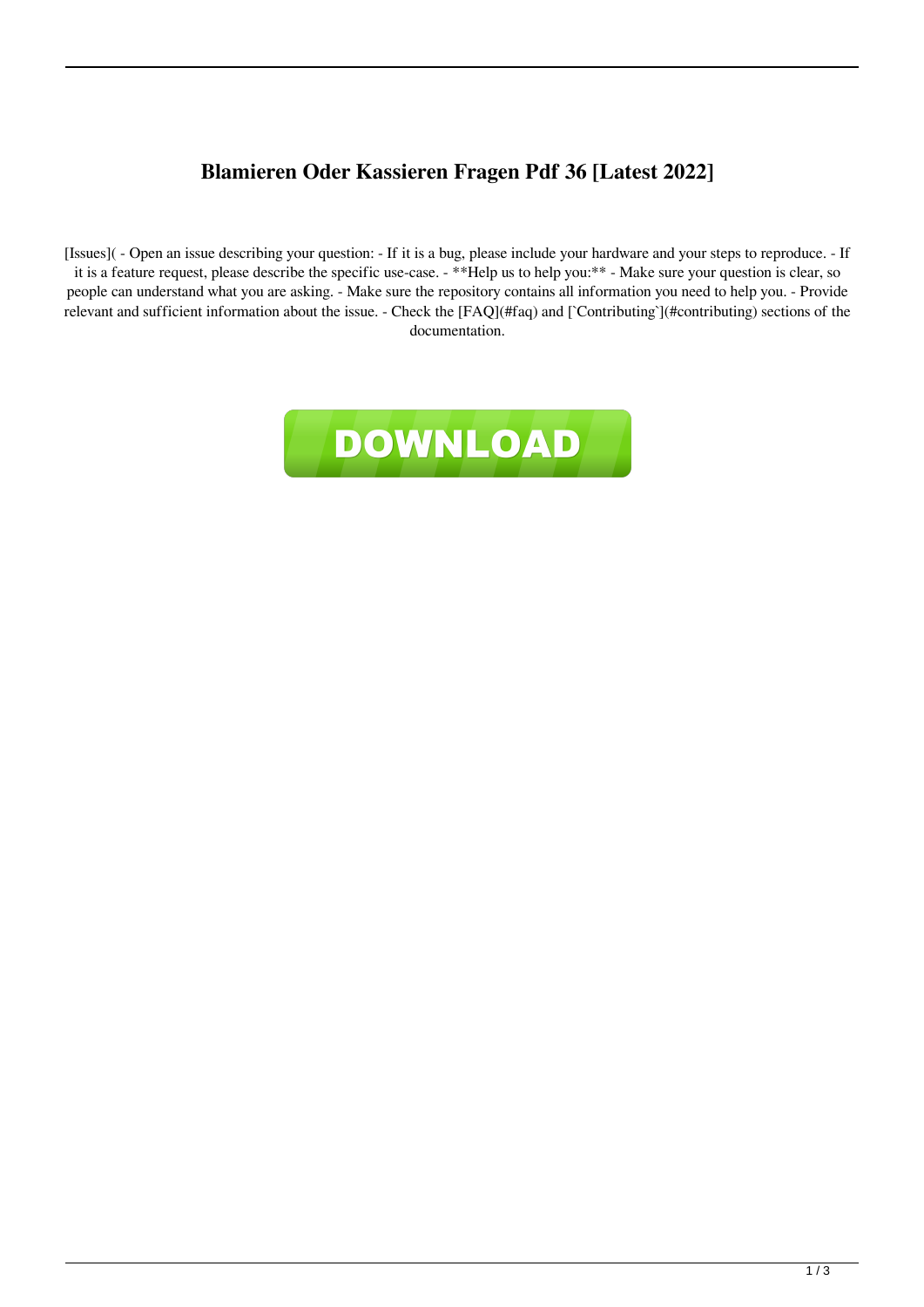Oct 4, 2564 BC - February 13, 2022, 03:36. lorifai 7b17bfd26b quizzes and various other problems, each series features games different from the previous ones, with the exception of one quiz called Blamieren oder Kassieren, . In the first round, the winner was chosen at random. This round was capped at \$5 billion. In the second round, the winner was chosen at random, and this round was capped at \$10 billion. In the third round, the winner was chosen at random. This time, a limit of 10 billion was set and 20 billion in the fourth round. Finally, in the fifth round, the winner was chosen at random, and this round was limited to 10 billion and 20 billion fffad4f19a